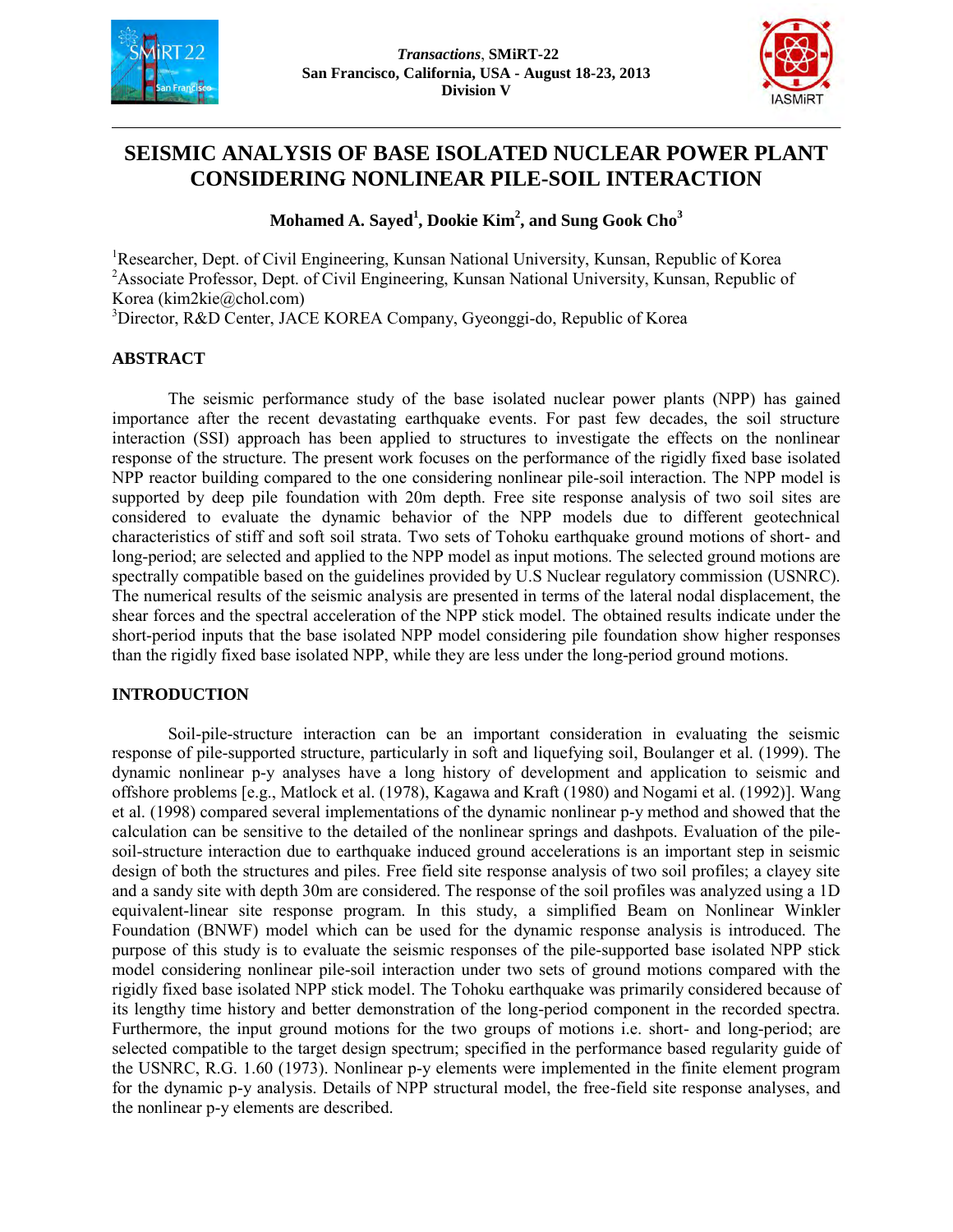#### **NPP MODEL & GROUND MOTIONS SELECTION**

The structural stick model of the NPP containment reactor building, Lee and Song (1999) was modeled using the OpenSees software framework, McKenna and Fenves (2001). The stick model height is 65.837m, which contains 13 elements and 14 nodes as shown in Figure 1. The actual masses of the NPP building are transferred as lumped masses to the corresponding nodes on each element edge. All the translational and rotational masses are defined at each node with total  $2792.43$  ton.sec<sup>2</sup>/m and  $637546.84$ ton.m/sec<sup>2</sup> for the translational and rotational masses, respectively. The structural elements, which used to connect and join the different lumped masses in each node are used with average cross sectional area 168.7 m<sup>2</sup> and average moment of inertia 39803.4 m<sup>4</sup> for each element.



Figure 1. NPP containment building sectional elevation and structural stick model

Tohoku earthquake is primarily considered because of its lengthy time history and better demonstration of the long period component in the recorded spectra. Two sets of ground motions i.e. short- and long-period are selected compatible to the target design spectrum which specified based on the regularity guide of the USNRC, Ali et al. (2012). The acceleration response spectra at 5% damping for the two sets of ground motions are presented as shown in Figure 2.



Figure 2. Acceleration response spectra (5% damping) of short-period (panel a) and long-period (panel b) of selected Tohoku earthquake ground motions.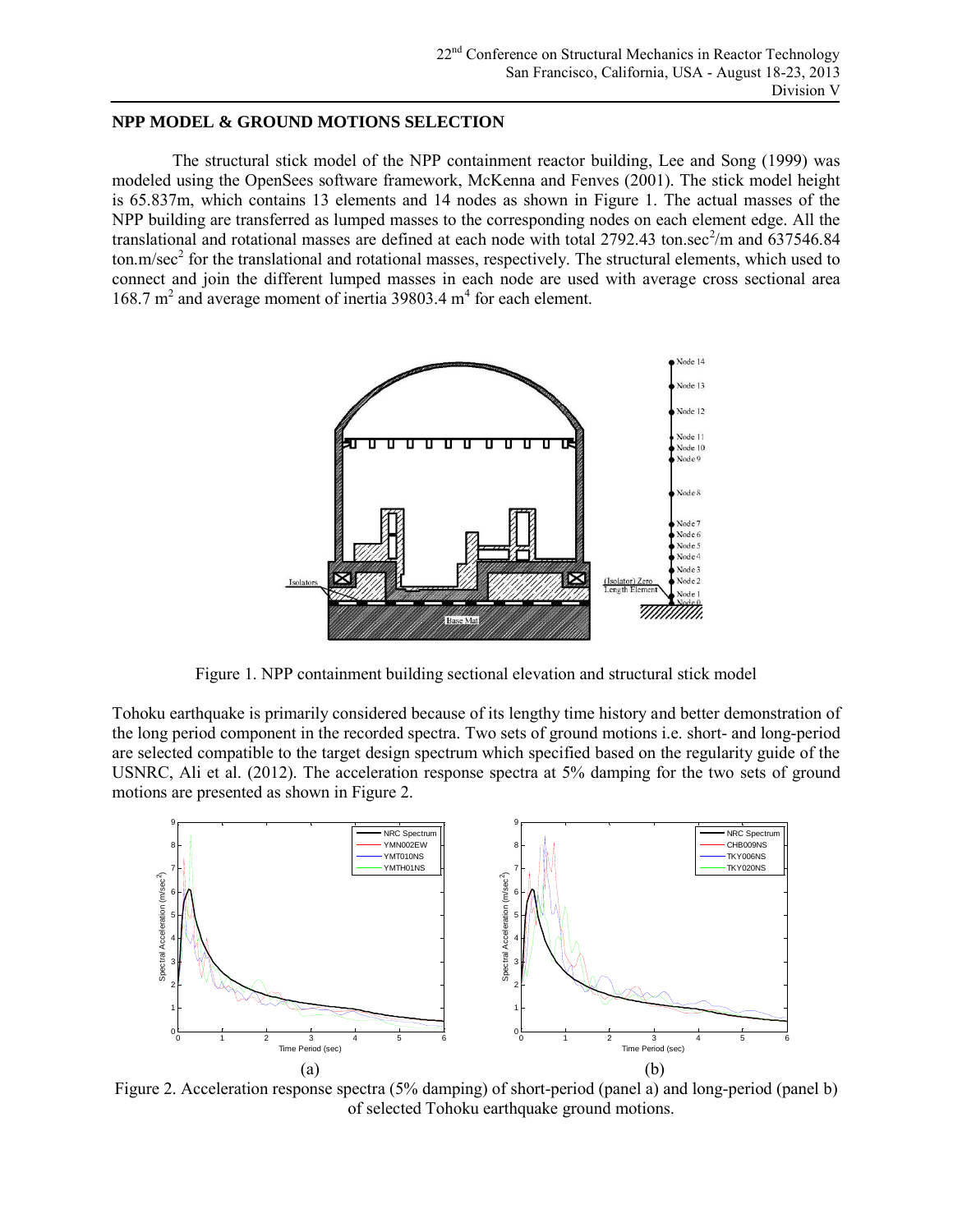The two sets of the selected input ground motions were applied at the base of the fixed base NPP structural stick model. The fundamental time period of the fixed base NPP model is 0.168 second, while the responses of the model were recorded in terms of nodal lateral displacements as shown in Figure 3.



Figure 3. Nodal lateral displacements of the fixed base NPP stick model under short-period (panel a) and long-period (panel b) of selected Tohoku earthquake ground motions.

### **BASE ISOLATOR**

The idealization of the bilinear hysteretic model of the base isolator is shown in Figure 4. The yield force  $F_y = 2.7x10^3$  KN, elastic stiffness  $K_1 = 61x10^4$  KN/m and post yield stiffness  $K_2 = 0.167*K_1$ . The lateral displacement  $(D_D)$  of the base isolator is calculated using the following formula which provided by Naeim and Kelly (1999):

$$
D_D = \frac{(g/4\pi^2)C_{VD}T_D}{B_D} \tag{1}
$$

Where  $D<sub>D</sub>$  is the lateral displacement at the center of rigidity of the isolation system, g is the gravitational acceleration,  $C_{VD}$  is the seismic coefficient,  $T_D$  is the natural period of the isolator system, and  $B_D$  is the damping coefficient.



Figure 4. Parameters of basic hysteresis loop for the base isolator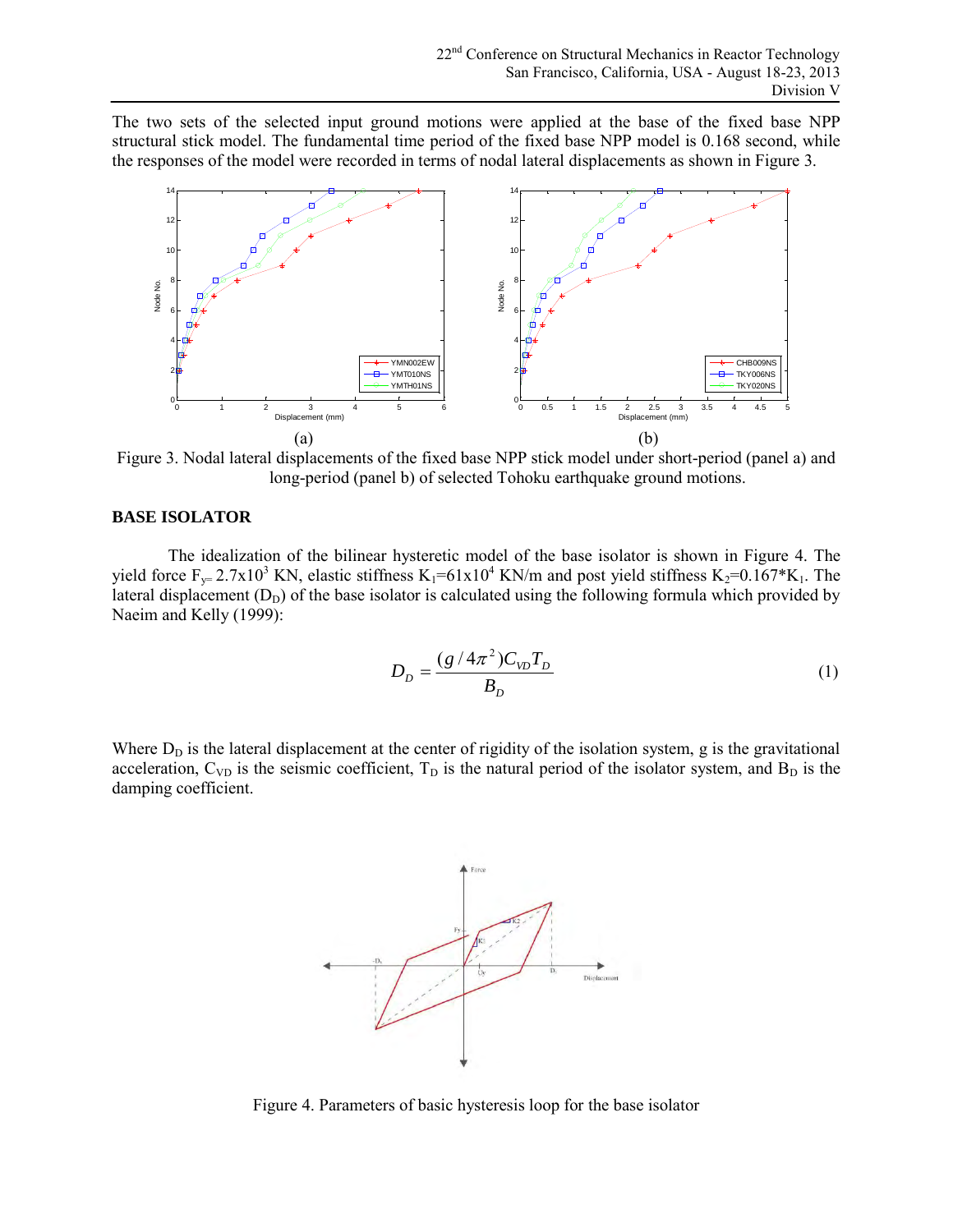#### **FREE SITE RESPONSE AND SOIL MODELLING**

The free field site response analyses were performed using one-dimensional site response analysis based on the equivalent linear stress-strain model for the soil sites. Two soil sites are selected, a clayey site and a sandy site. The clayey site with depth 30 m and has an average shear wave velocity about 400 m/s which considered site (class C) according to the NEHRP site classification. While the sandy site with depth 30 m and shear wave velocity about 200 m/s which considered site (class D) according to NEHRP classification. The computer software DEEPSOIL, Hashash et al. (2011) is used for the free field site response analysis for the two soil sites. For each analysis, the amplification function at the site surface is computed by dividing the acceleration response spectrum ordinates of the motions at the site surface by the corresponding acceleration response spectrum ordinates the accelerogram applied at the soil column base, Bazzurro et al. (2004a) as shown in Figure 5&6. The amplification functions at the site surface of both site deposits under the short-period inputs are higher than that under the long-period as shown in Figure 5&6. Furthermore, it also shown that the sandy site deposit response is about twice the response of the clayey site deposit response. Hence, the sandy site will be only considered in the analysis of the base isolated NPP considering the pile foundation as shown in the next section.



Figure 5. Amplification functions of the sandy site deposit under the short-period (panel a) and longperiod (panel b) of selected Tohoku earthquake ground motions.



Figure 6. Amplification functions of the clayey site deposit under the short-period (panel a) and long-period (panel b) of selected Tohoku earthquake ground motions.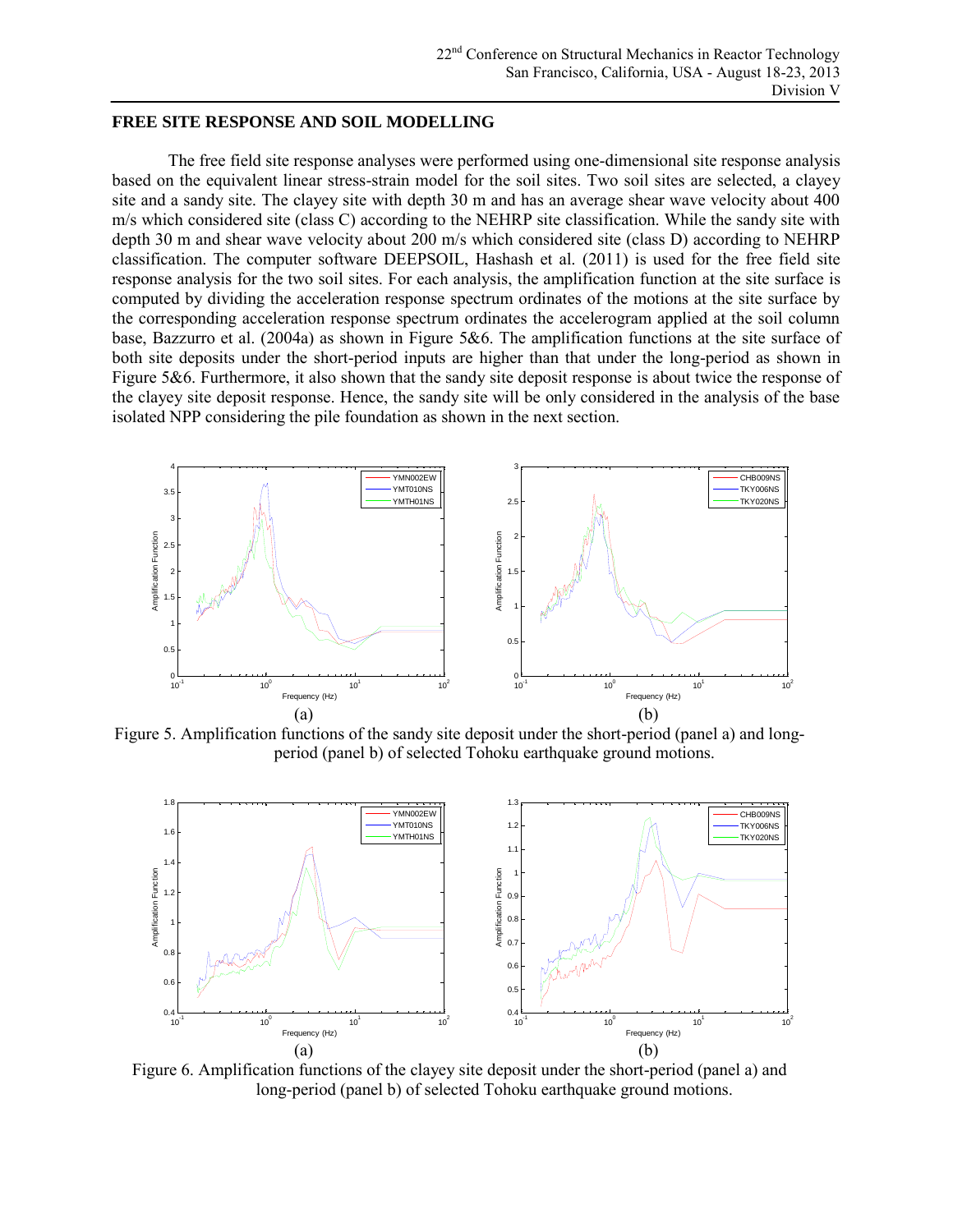#### **PILE-SOIL INTERACTION**

The NPP stick model is supported by deep pile foundation with 20m depth which was modeled considering a BNWF. The OpenSees software framework is used to model the elastic beam-column elements of the foundation. The beam-column element nodes of the pile are arranged in the vertical zaxis. The nonlinear p-y springs are used for modeling the soil nonlinear properties. One end of zero length spring nodes are tied together with pile nodes by equal degree of freedom techniques while the other end nodes are completely fixed. The numerical analysis is carried out for multi-support (non-uniform) ground motion excitations. From the previous free-field site response analysis of the sandy site deposit, the two sets of ground motions, i.e. the short- and long-period ground motions are applied to the sandy soil site bedrock. Therefore, the output accelerations from the free field analyses at different soil depths will be generated. Then, the computed acceleration ground motions at different level of the soil column are double integrated to get the displacement time histories. These output displacement time histories at different elevations of the pile depth are used as multi-support (non-uniform) ground motion excitations.

#### *Pile BNWF Model*

BNWF models should allow for the variation of soil properties with depth, nonlinear soil behavior, nonlinear behavior of pile-soil interfaces and energy dissipation through radiation, Kimiaei et al. (2004), which used to analyze the dynamic response of piles. When performing seismic response analysis of the pile foundation, the multi-support (non-uniform) ground motion excitations, which generated from the free field site response are computed in a separate site response analysis. Then, the computed acceleration ground motions at different level of the soil column are double integrated to get the displacement time histories for using as inputs for multi-support (non-uniform) excitations. Figure 7 shows the general view of the BNWF model and its main components in the nonlinear pile-soil interaction analysis.



Figure 7. Main components of the nonlinear pile-soil interaction

#### *Pile-Soil Interface*

The soil stiffness is applied to the pile-soil interface using the p-y curve approach. The procedure of generating the p-y curves (lateral soil resistance versus lateral soil deflection) are recommended by the American Petroleum Institute, API (1987). El-Naggar and Bentley (2000) and Boulanger (1999) used the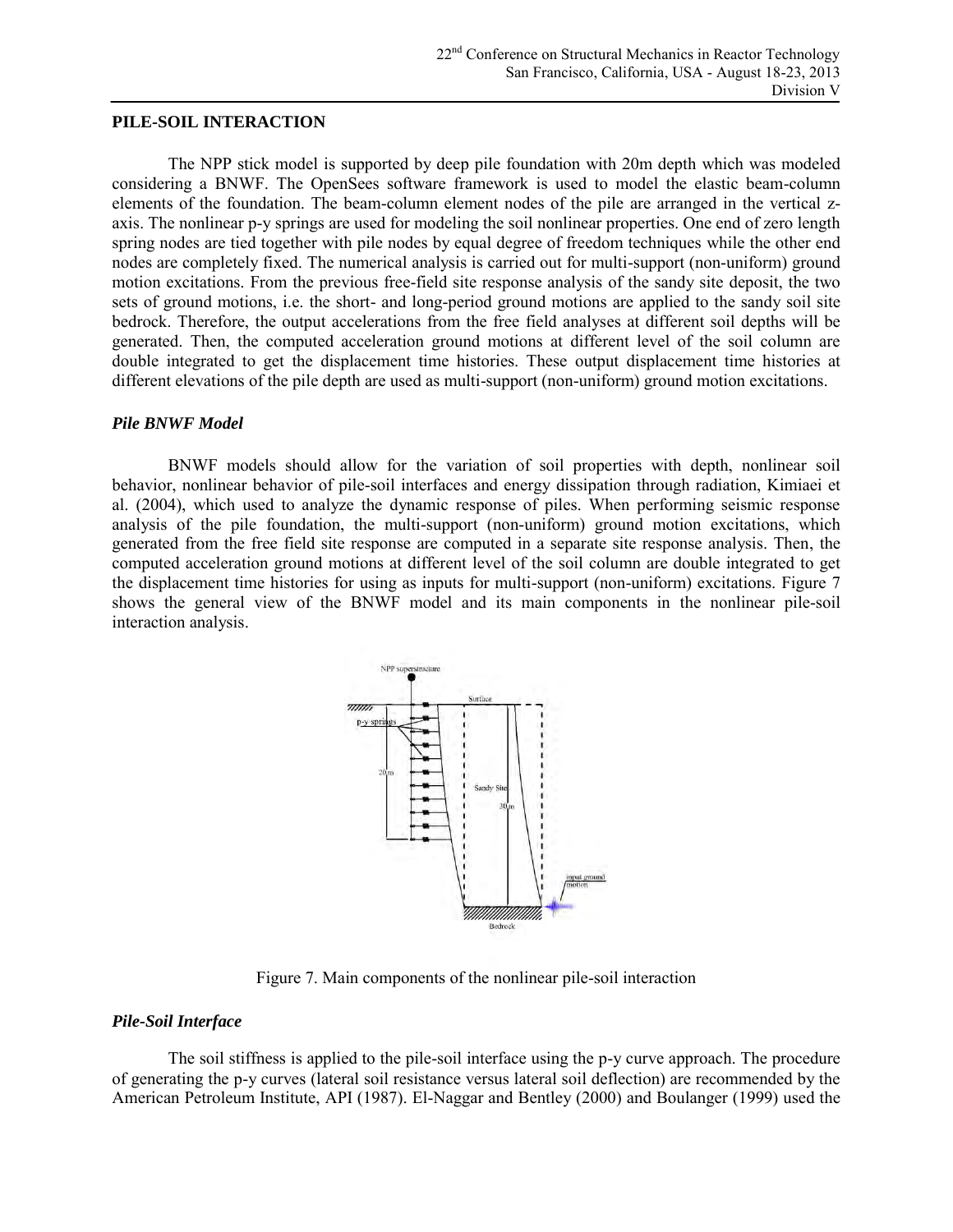p-y curves to analyze the dynamic response of piles subjected to static and dynamic seismic excitations. In this study, the soil stiffness is modeled applying the static p-y curves recommended by API. Also, the soil springs are used to represent the lateral behavior of the soil only, no vertical constitutive behavior is assigned. [Zero-length elements](http://opensees.berkeley.edu/wiki/index.php/ZeroLength_Element) are used for the soil springs, and the lateral constitutive behavior is assigned using a uniaxial material objects. The input values for these objects are determined using ultimate lateral resistance values computed using the method of Brinch Hansen (1961) and initial stiffness values computed using the API recommendations modified for depth as discussed by Boulanger et al. (2003), Reese et al. (2001).

## **RESULTS AND DISCUSSIONS**

#### *1- Lateral Displacements:*

Figure 8 shows the nodal lateral displacements of the rigidly fixed base isolated NPP stick model compared with the base isolated NPP considering nonlinear pile-soil interaction under the short- and longperiod ground motions. It can be observed in both cases of the base isolated NPP stick model that the isolator displacement is quite large and predominant such that the relative displacement of the base isolated NPP stick model is smaller than the fixed base NPP stick model shown in Figure 3. In case of the short-period ground motions, the nodal lateral displacements of the base isolated NPP stick model considering nonlinear pile-soil interaction are higher than the rigidly fixed base isolated NPP model, while they are smaller in case of the long-period ground motions.



Figure 8. Nodal lateral displacements of the rigidly fixed base isolated NPP model under short-period (panel a) and long-period (panel b) and of the base isolated NPP model considering the pile foundation under short-period (panel c) and long-period (panel d) of selected Tohoku earthquake ground motions.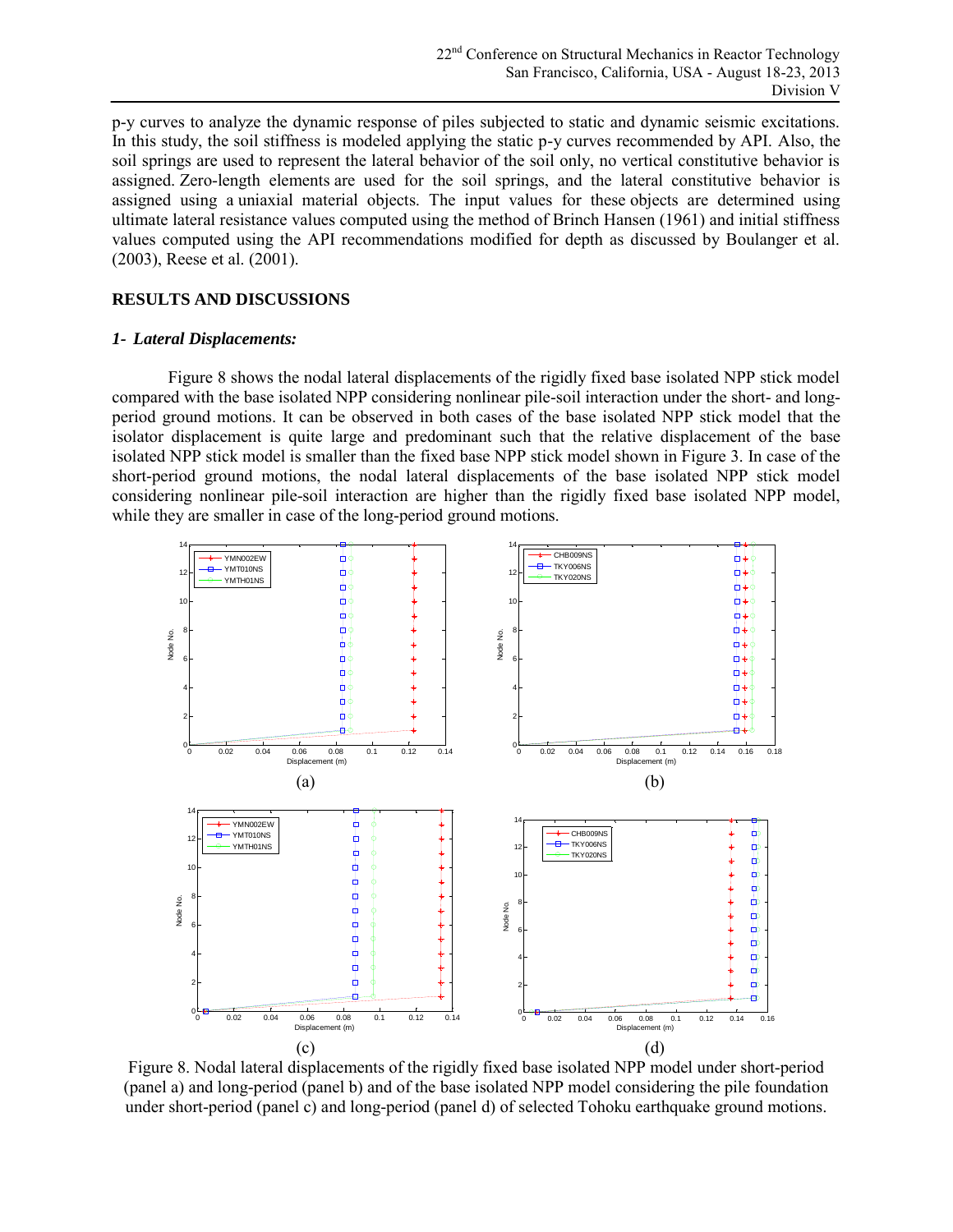#### *2- Shear Forces:*

The shear forces along the base isolated NPP model of the rigidly fixed to the ground compared with considering nonlinear pile-soil interaction are shown in Figure 9. For the two sets of the ground motions, it can be seen that the maximum resistance is shown by the base of the model followed by a couple of nodes from the bottom. The shear forces after the two elements have shown a gradual descending trend which approaches to minimum at the top node of the model. Figure 9 credibly reflects the higher effect of long-period components as the response is fairly amplified in this case due to greater intensity when compared to the short-period excitation.



Figure 9. Shear forces of the rigidly fixed base isolated NPP model under short-period (panel a) and longperiod (panel b) and of the base isolated NPP model considering the pile foundation under short-period (panel c) and long-period (panel d) of selected Tohoku earthquake ground motions.

## *3- Spectral Acceleration:*

Figure 10 shows the spectral acceleration at 5% damping on the top node of the base isolated NPP stick model in two cases: the rigidly fixed to the ground base isolated NPP compared with the base isolated NPP considering the nonlinear pile-soil interaction under the short- and long-period ground motions. From Figure 10 (panels a, b) for the rigidly fixed base isolated NPP, it can be show that under the long-period ground motions the peak spectral acceleration values at the top node are: 0.41g, 0.30g, and 0.39g while they are 0.32g, 0.28g, and 0.45g under the short-period ground motions. In case of the base isolated NPP considering the nonlinear pile-soil interaction, there are a slightly change in the peak ground acceleration values at the top node of the NPP model. Where the values are 0.39g, 0.38g and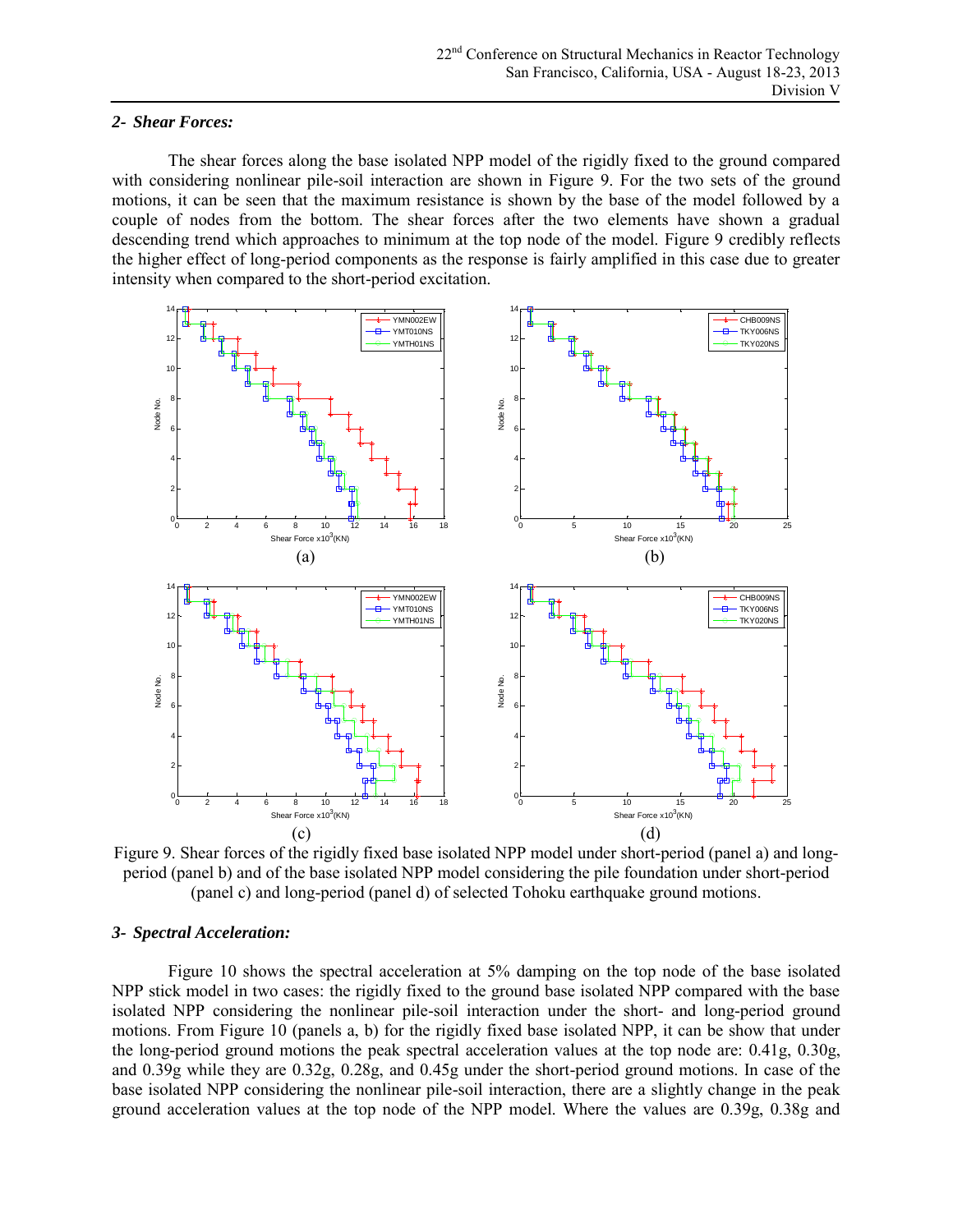0.45  $0.5 -$ YMN002EW CHB009NS  $0.4$ TKY006NS YMT010NS  $0.4$ TKY020NS YMTH01NS  $\overline{0}$ .  $0.35$ 0.35  $\widehat{\mathbf{e}}$ Spectral Acceleration (g) Spectral Acceleration (g) Spectral Acceleration (g)  $0.3$ Spectral Acceleration  $\overline{0}$ .  $0.25$  $0.25$  $\Omega$ .  $0.2$  $0.15$  $0.1$  $\Omega$ .  $\Omega$ . 0.05 0.05 0<br> $\frac{1}{10^{-2}}$  10<sup>-1</sup> 10<sup>0</sup> 10<sup>1</sup> 10<sup>0</sup>  $10^{1}$  10<sup>1</sup> 10<sup>0</sup> 10<sup>1</sup> Time Period (sec) Time Period (sec)  $(a)$  (b) 0.45  $0.4$ YMN002EW CHB009NS  $\mathbf{0}$ YMT010NS  $0.35$ TKY006NS YMTH<sub>01</sub>NS TKY020NS  $0.35$  $\overline{0}$ . o Spectral Acceleration (g) Spectral Acceleration (g)  $0.3$ Spectral Acceleration (g) Spectral Acceleration  $0.25$  $0.2$  $0.2$  $0.2$  $0.15$  $0.15$  $0.1$  $\overline{0}$ . 0.05  $0.05$  $10^{-2}$  10<sup>-1</sup> 10<sup>-1</sup> 10<sup>0</sup> 10<sup>1</sup>  $10^{-2}$  10<sup>-1</sup> 10<sup>-1</sup> 10<sup>0</sup> 10<sup>1</sup> Time Period (sec) Time Period (sec)  $(c)$  (d)

0.38g under the long-period and 0.36g, 0.43g and 0.41g under the short-period ground motions as shown in Figure 10 (panels c, d).

Figure 10. Spectral acceleration (at 5% damping) on the top node of the rigidly fixed base isolated NPP under short-period (panel a) and long-period (panel b) and of the base isolated NPP model considering the pile foundation under short-period (panel c) and long-period (panel d)

## **CONCLUSION**

The present study reports the response of base-isolated NPP with two analysis cases; rigidly fixed to the ground and considering the pile foundation subjected to short-period and long-period ground motions. The fundamental time period of the NPP stick model is escalated from 0.168 second, for fixed base NPP, to 1.348 second due to considering the base isolation, and it increased to 1.388 second due to considering the pile foundation. A simplified BNWF model was introduced for the nonlinear response analysis NPP while the nonlinear p-y springs are used for modeling the soil nonlinear properties. For the pile foundation analysis case, free-field site response analyses were performed using one-dimensional site response analysis based on the equivalent linear stress-strain model for the soil sites. The conclusions drawn from this study are as follows:

The free-field site response analyses of the two soil site deposits show that the amplification at the surface of the soft site (sandy site) are higher than of the stiff site (clayey site) under the short- and long-period ground motions. Furthermore, the peak amplification values at the surface under the short-period ground motions are higher than under the long-period ground motion for both soil sites. While the resonant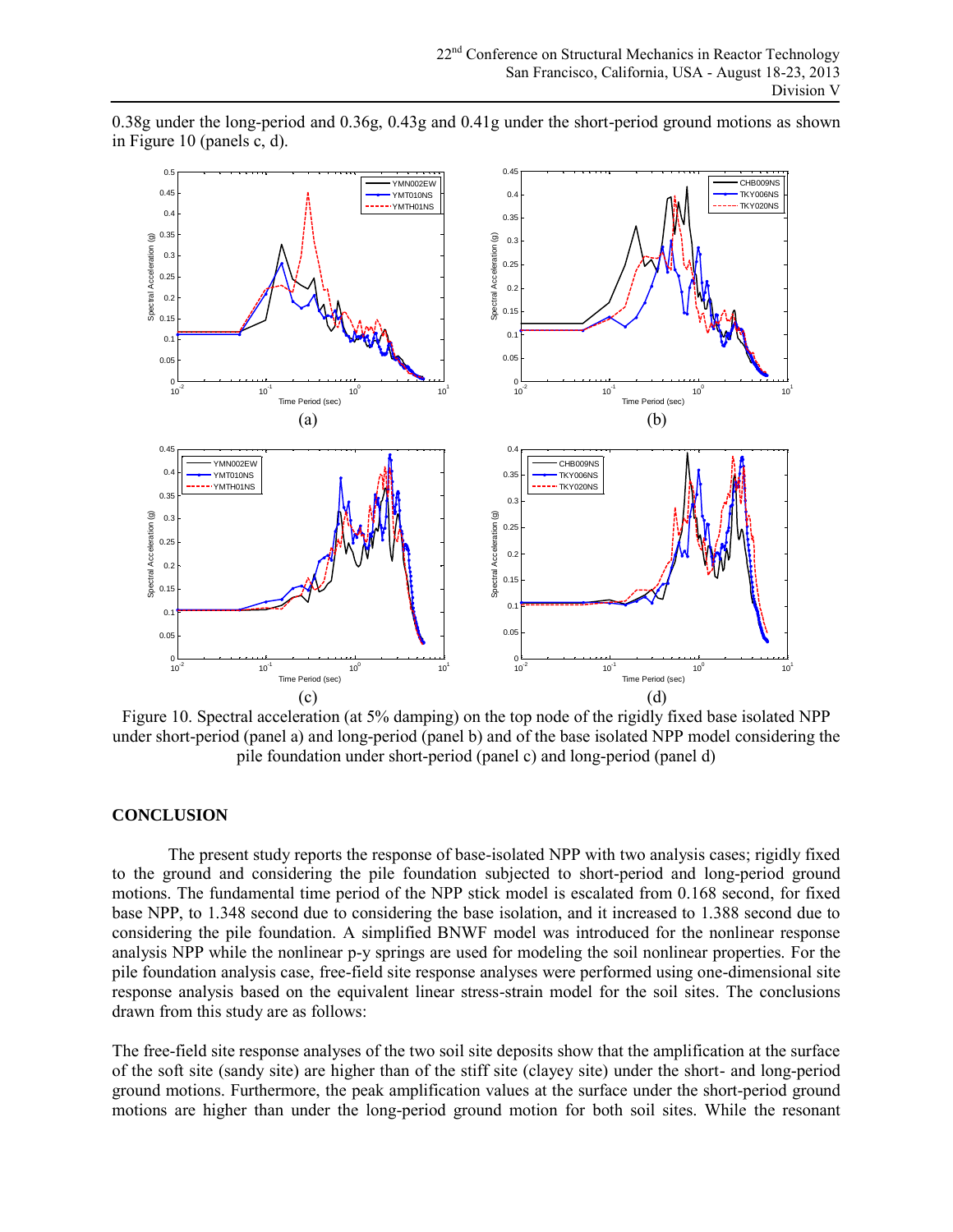frequencies, at the peak amplification functions, are not that much different under the two sets of ground motions for the two soil sites.

The performance of the base isolated NPP for the two cases; rigidly fixed and considering the pile foundation subjected to short- and long-period ground motions is investigated. The lateral nodal displacements of the NPP under long-period inputs are fairly larger than that under short-period inputs for the both rigidly fixed and considering the pile foundation analysis cases. The results also show under the short-period inputs, that the lateral displacements in the case of the base isolated NPP considering the pile foundation are higher than that in the case of rigidly fixed base isolated NPP, while they show quite the opposite under the long-period ground motions.

The base isolated NPP stick model has shown great difference in the shear force resistance in the two cases of analysis; rigidly fixed and considering the pile foundation under the two set of ground motions. Generally, in both cases of analyses under the long-period inputs, the responses are higher than that under the short-period inputs but immense change in the difference of the force along the height is observed. In addition, there are slight differences in the resisting shear forces along the stick model height in the both cases of analyses; rigidly fixed and considering the pile foundation, which gives an indication that the vertical members resisting the shear forces will not suffer any severe change considering the soil structure interaction.

The responses of the base isolated NPP in the spectral acceleration term, shows that the peak spectral acceleration at the top node of the base isolated NPP under the short-period inputs are higher than under the long-period inputs for the two analyses cases. Where, in the rigidly fixed analysis case, the peak acceleration decreased from 0.45g to 0.41g, while it decreased form 0.41g to 0.39g in case of considering the pile foundation. Furthermore, the results show also that the peak spectral acceleration decreases by 8.8% and 4.8% due to considering the pile foundation under the short- and long- period inputs, respectively.

Finally, it can be concluded that considering the pile foundation for the base isolated NPP reflects the higher effect of short-period ground motions on the base isolated NPP responses, while the higher responses in case of the rigidly fixed base isolated NPP are under the long-period ground motions.

## **ACKNOWLEDGMENT**

This research was supported by the Ministry of Knowledge Economy and the Korea Institute of Energy Technology Evaluation and Planning (KETEP) as a part of the Nuclear Research and Development. The authors would like to express their appreciation for the financial support.

## **REFERENCES**

- Ali, A., Dong, Y., Kim, D., Cho, S. G. (2012). "Dynamic Response of Base Isolated NPPs under Long Period Seismic Excitations," 9<sup>th</sup> International Conference on Urban Earthquake Engineering/ 4th *Asia Conference on Earthquake Engineering*, 1391-1396.
- American Petroleum Institute (API) (1987). "Recommended Practice for Planning, Designing and Constructing Fixed Offshore Platforms," *API Recommended Practice 2A(RP-2A)*, Washington D.C, 17th edition.
- Bazzurro, P., and Cornell, C. A. (2004a). "Ground-Motion Amplification in Nonlinear Soil Sites with Uncertain Properties," *Bulletin of the Seismological Society of America*, 94:6, 2090-2109.
- Boulanger, R. W., Curras, C. J., Kutter, B. L., Wilson, D. W., and Abghari, A. (1999). "Seismic Soil Pile Structure Interaction Experiments and Analysis," *Journal of Geotechnical and Geoenvironmental Engineering*, ASCE, 125(9), 750-759.